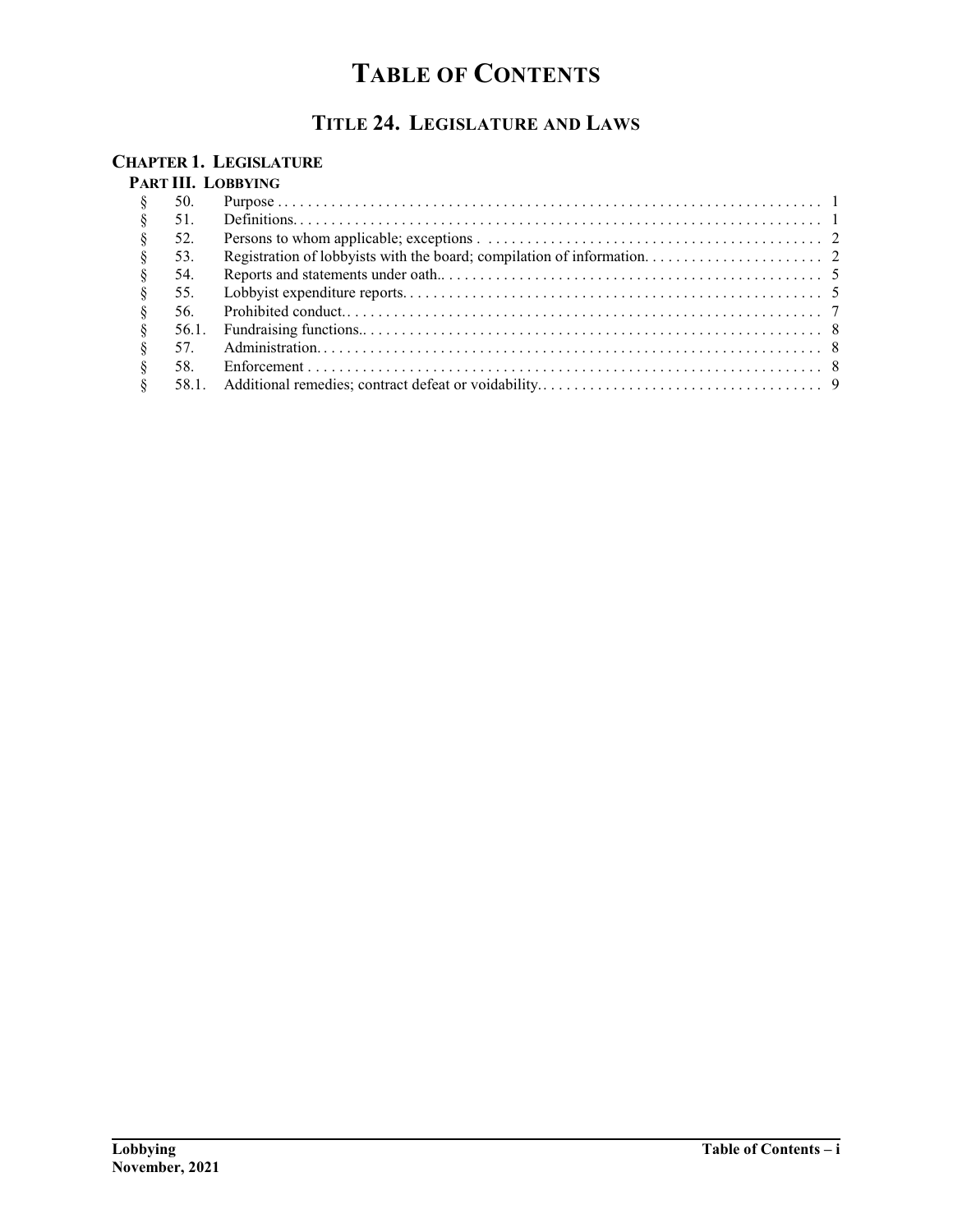## **TITLE 24. LEGISLATURE AND LAWS**

## **CHAPTER 1. LEGISLATURE**

## **PART III. LOBBYING**

#### **§50. Purpose**

The legislature declares that the operation of open and responsible government requires that the fullest opportunity be afforded to the people to petition their governmentfor the redress of grievances and to express freely their opinions on legislative action. To preserve and maintain the integrity of the legislative process, the legislature also declares it is necessary that the identity of persons who attempt to influence legislative actions and certain expenditures by those persons be publicly disclosed.

*Acts 1993, No. 965, §1, eff. Aug. 15, 1993.*

#### **§51. Definitions**

When used in this Part:

(1) "Board" means the ethics body which has jurisdiction over elected officials under Chapter 15 of Title 42 of the Louisiana Revised Statutes of 1950.

(2) "Expenditure" means the gift or payment of money or any thing of value for the purchase of food, drink, or refreshment for a legislator, for the spouse or minor child of a legislator, or for a public servant, other than a legislator, in the legislative branch of state government and any gift or payment as permitted by R.S. 42:1123(13) and (16) for the purpose of lobbying when the lobbyist or principal accounts, or would be expected to account, for the expenditure as an ordinary and necessary expense directly related to the active conduct of the lobbyist's, his employer's, or the principal's trade or business.

(3) "Legislation" means bills, resolutions, concurrent resolutions, joint resolutions, amendments, nominations, and other matters pending or proposed in either house of the legislature and includes any other matter which may be the subject of action by either house.

(4) "Lobbying" or "to lobby" means any of the following:

(a) Any direct act or communication with a legislator, the purpose of which is to aid in influencing the passage or defeat of any legislation.

(b) Any preparation or research specifically intended, at the time it is performed, for use in or in support of any ongoing or planned direct act or communication with a legislator, the purpose of which is to aid in influencing the passage or defeat of any legislation.

(c) Conducting or attending a meeting the purpose of which is to discuss direct communication with a legislator to aid in influencing the passage or defeat of any legislation.

(5)(a) "Lobbyist" means either of the following:

(i) Any person who is employed or engaged for compensation to act in a representative capacity for the purpose of lobbying if lobbying constitutes one of the principal duties of such employment or engagement.

(ii) Any person who acts in a representative capacity and makes an expenditure.

(b) However, "lobbyist" shall not mean any person who does not make any direct act or have any direct communication with a legislator for the purpose of influencing the passage or defeat of any legislation.

(6) "Person" includes an individual, partnership, committee, association, corporation, and any other organization or group of persons.

(7) "Public servant" shall have the same meaning as provided in R.S. 42:1102.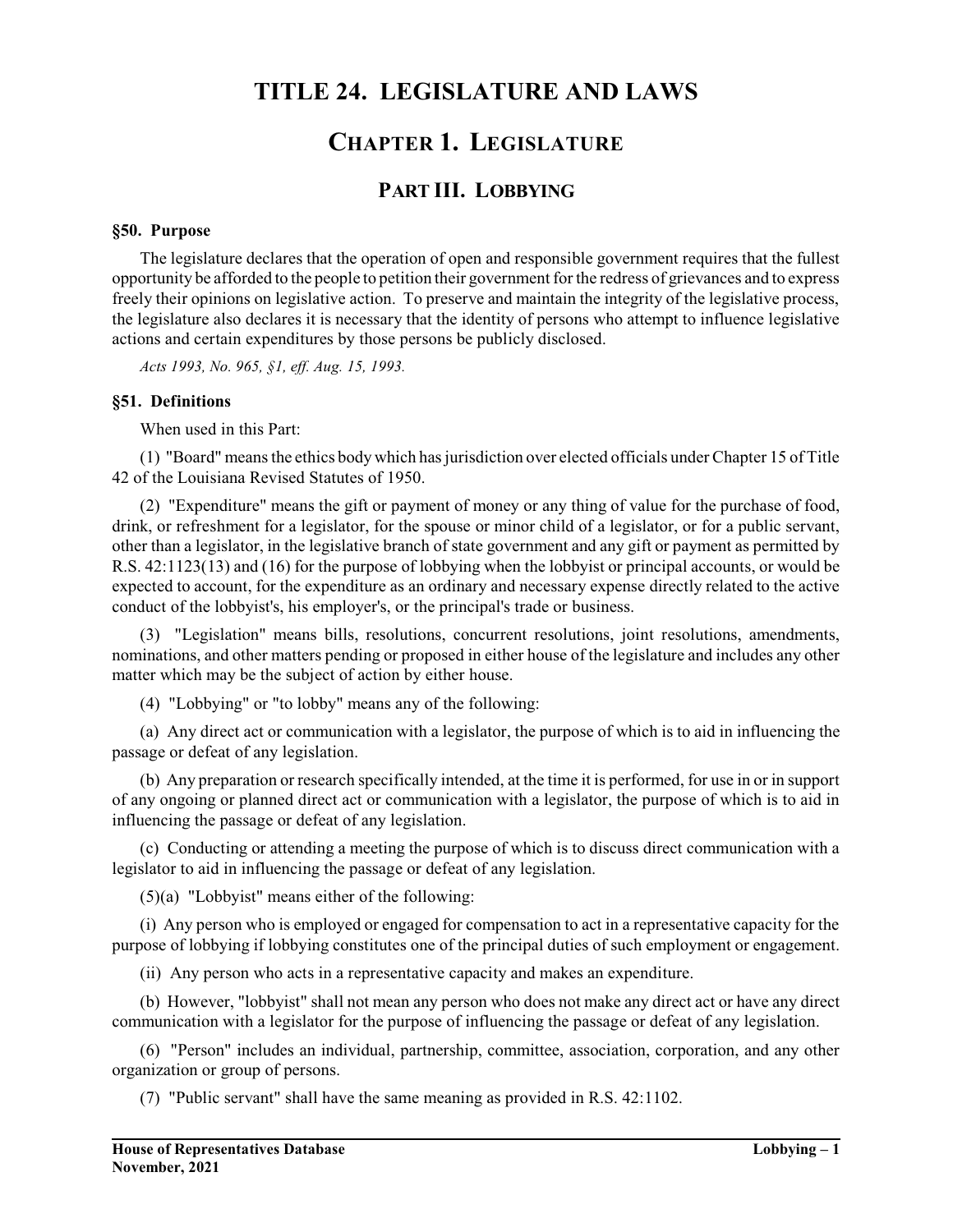(8) "Principal duty" means any duty which is expected to account for twenty percent or more of a person's time in fulfilling the terms of his engagement or any duty which is expected to account for twenty percent or more of a person's time in any given year in performing the responsibilities of his employment.

*Acts 1993, No. 965, §1, eff. Aug. 15, 1993; Acts 1996, 1st Ex. Sess., No. 64, §3, eff. July 1, 1996; Acts 1996, 1st Ex. Sess., No. 68, §1, eff. July 1, 1996; Acts 2004, No. 579, §1; Acts 2006, No. 368, §1, eff. June 15, 2006; Acts 2008, 1st Ex. Sess., No. 13, §1, eff. Jan. 1, 2009; Acts 2008, 1st Ex. Sess., No. 19, §1, eff. March 10, 2008; Acts 2008, No. 164, §1, eff. June 12, 2008, and §3, eff. Jan. 1, 2009; Acts 2008, No. 769, §1, eff. July 6, 2008.*

#### **§52. Persons to whom applicable; exceptions**

Unless the context clearly indicates otherwise, the provisions of this Part shall apply only to persons who are lobbyists as defined in R.S. 24:51. The provisions of this Partshall not apply to an elected official or any designee of an elected official when such designee is a public employee and when such elected official or public employee is acting in the performance of his or her official public duties.

*Acts 1993, No. 965, §1, eff. Aug. 15, 1993; Acts 2008, No. 769, §1, eff. July 6, 2008; Acts 2010, No. 861, §10.*

#### **§53. Registration of lobbyists with the board; compilation of information**

A. Each lobbyist shall register with the board as soon as possible after employment as a lobbyist or after the first action requiring his registration as a lobbyist, whichever occurs first, and in any event not later than five days after employment as a lobbyist or not later than five days after the first action requiring his registration as a lobbyist, whichever occurs first. He shall electronically file with the board using forms provided by it, the following information:

(1) His name and business address.

(2) The name and address of each person by whom he is employed and, if different, whose interests he represents, including the business in which that person is engaged.

(3)(a) The name of each person by whom he is paid or is to be paid, the amount he is paid or is to be paid for the purpose of lobbying, and a characterization of such payment as paid, earned but not received, or prospective.

(b) Amounts required to be disclosed pursuant to this Paragraph shall be reported by category of value. The categories shall be:

- (i) Category I, \$24,999 or less.
- (ii) Category II, \$25,000-\$49,999.
- (iii) Category III, \$50,000-\$99,999.
- (iv) Category IV, \$100,000-\$249,999.
- (v) Category V, \$250,000 or more.
- (4)(a) An indication of potential subject matters about which he anticipates lobbying.

(b) Indication of potential subject matters shall be made by choosing from the following potential subject matter categories:

- (i) Aerospace and space technology.
- (ii) Agriculture: horticulture; livestock; poultry.
- (iii) Agriculture: forestry; timber.
- (iv) Alcohol and other beverages.
- (v) Arts and entertainment.
- (vi) Aquaculture and fisheries.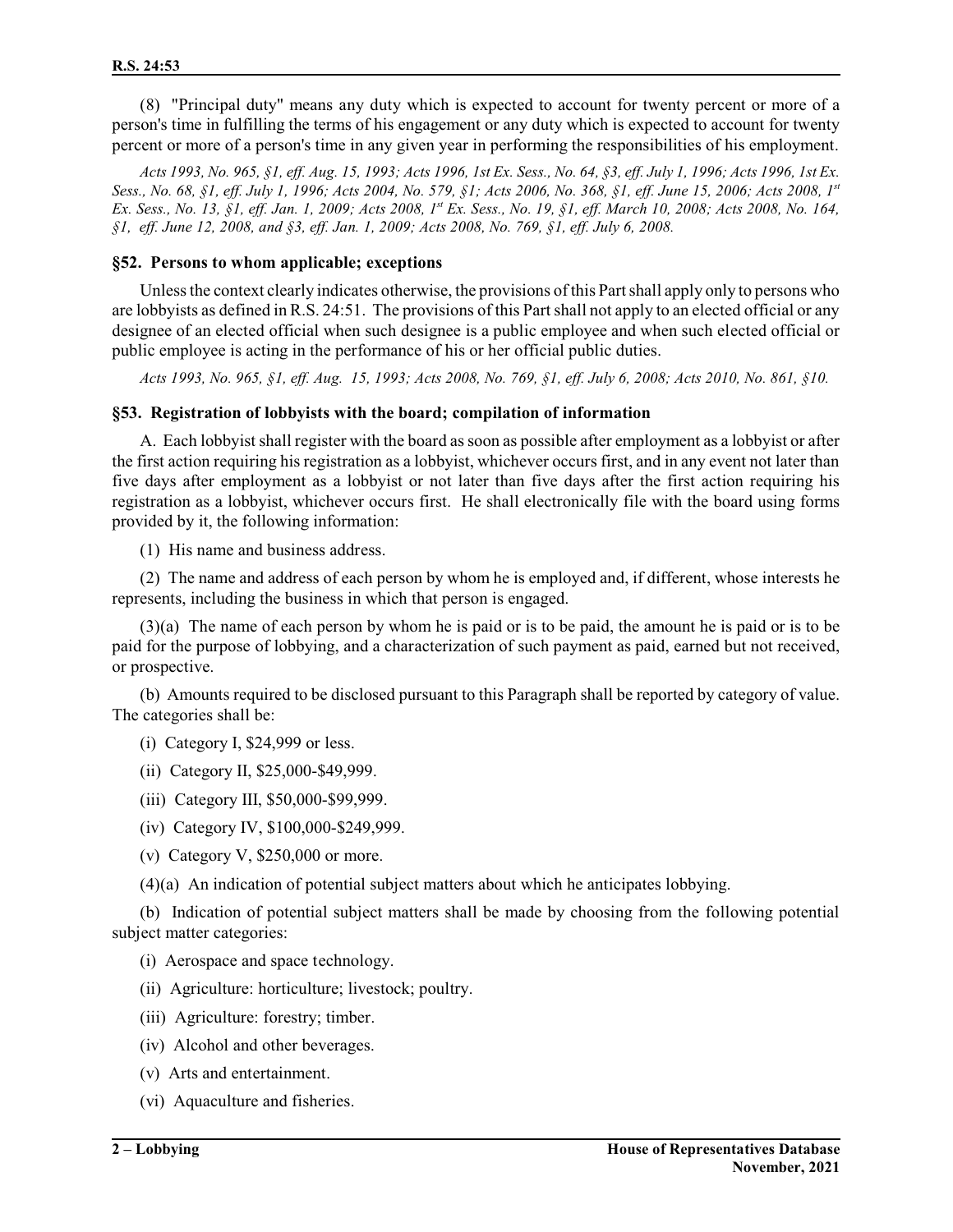- (vii) Business and private and commercial enterprises.
- (viii) Banking, financial, and accounting.
- (ix) Charities and social services, faith-based organizations, and community outreach.
- (x) Computers, hardware, software, and intellectual property.
- (xi) Construction, contracting, and real estate.
- (xii) Educational services: colleges; technical schools; trade schools.
- (xiii) Environmental quality, conservation, and wildlife preservation.
- (xiv) Gaming.
- (xv) Government: local; municipal; parish; state; federal.
- (xvi) Health care: hospitals; nursing homes; elderly care; hospice.
- (xvii) Health care: physicians; nurse practitioners; nurses.
- (xviii) Health care: pharmaceutical and medical devices; research; development; sales.
- (xix) Homeland security.
- (xx) Hotels, restaurants, and tourism.
- (xxi) Insurance.
- (xxii) International trade.
- (xxiii) Law and lawyers.
- (xxiv) Manufacturing: oil and gas; mining; refining; production; chemical industry.
- (xxv) Manufacturing: wholesale.
- (xxvi) Military and veterans affairs.
- (xxvii) Public safety, police, and fire.
- (xxviii) Telecommunications.
- (xxix) Tobacco industry.
- (xxx) Transportation.
- (xxxi) Unions, labor issues, and special advocacy groups.
- (xxxii) Utilities: electric; gas; water; nuclear.

(c) The unintentional omission of a potential subject matter as provided in this Paragraph shall not be a violation of this Part.

(5) The identity of each legislator or spouse of a legislator with whom he or his employer has, or has had in the preceding twelve months, a business relationship. For purposes of this Paragraph, "business relationship" means any transaction, contract, or activity that is conducted or undertaken for profit and which arises froma joint ownership interest, partnership, or common legal entity between a lobbyist or his employer and a legislator or spouse of a legislator when the legislator or spouse owns ten percent or more of such interest, partnership, or legal entity.

(6) One copy of a two inch by two inch recent photograph of the registrant made within the prior six months shall be filed with the initial registration form for a legislative term.

(7) If a lobbyist is compensated for lobbying and non-lobbying services, he shall reasonably allocate his compensation and report only the amount received for lobbying in the manner provided in this Part.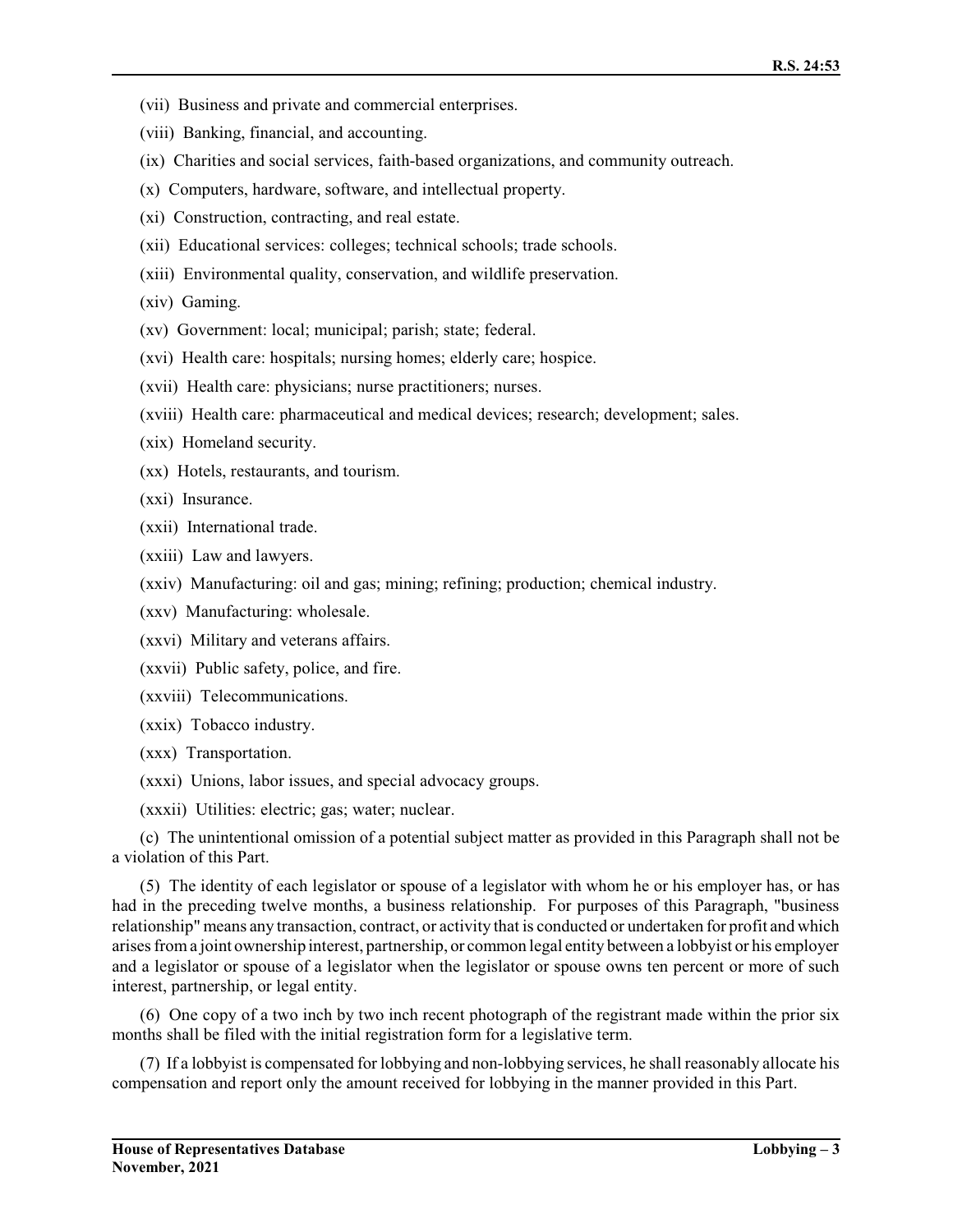B. At the time of the initial registration of a lobbyist the board shall assign the lobbyist a registration number, which number shall be inscribed on the registration form. This number shall be inscribed on each supplemental registration form, renewal form, and expenditure report filed by the lobbyist.

C. *Repealed by Acts 1997, No. 1311, §2.*

D. *Repealed by Acts 1996, 1st Ex. Sess., No. 64, §9, eff. July 1, 1996.*

E. A registration shall expire on December thirty-first of each year unless the lobbyist submits a renewal on forms provided by the board along with the appropriate fee. The registrant may file his renewal any time from December first until January thirty-first. Failure to file the renewal form by January thirty-first each year shall cause the registration to expire retroactively as of December thirty-first of the preceding year.

 $F(1)(a)$  Within ten days of termination of a registrant's employment or representation of any person, the registrant shall file a supplemental registration acknowledging the termination of his employment or representation with the board.

(b) The registrant shall not be required to file a supplemental registration pursuant to Subparagraph (a) of this Paragraph if the termination of employment or representation occurs after December thirty-first and the lobbyist timely files his renewal form during the period provided in Subsection E of this Section and the renewal form accurately and completely lists the lobbyist's employment and representation as of the time the lobbyist files the renewal form.

(2) Each registrant who ceases activities requiring him to register shall file a supplemental registration acknowledging the termination of his lobbying activities with the board.

(3) Each registrant who has terminated his registration must file disclosure reports for each reporting period during which he was registered.

G. The forms shall be published electronically by the board. Registrations which have been filed shall be maintained by the board and made available to the public via the Internet. The filing by a lobbyist of any information required under this Section shall constitute a certification that the information is true and correct to the best of his knowledge, information, and belief and that no information required by this Part has been deliberately omitted.

H.(1) Whenever any information contained in his registration changes, or the lobbyist begins representing an additional person, a supplemental electronic registration shall be filed with the board as soon as possible after such change occurs and in any event not later than five days after such change, using forms provided by the board.

(2) The lobbyistshall not be required to file a supplemental registration pursuant to Paragraph (1) of this Subsection if the lobbyist begins representing an additional person after December thirty-first and the lobbyist timely files his renewal form during the period provided in Subsection E of this Section and the renewal form accurately and completely lists the lobbyist's employment and representation as of the time the lobbyist files the renewal form.

I. Each lobbyist shall pay a fee of one hundred ten dollars with each registration and each renewal of registration form filed. No additional fee shall be paid for filing supplemental registration forms.

J. Each lobbyist at the time of registration or filing a renewal of registration may file a registration or renewal of registration form that indicates that he is registering or renewing registration pursuant to this Part and Part IV of Chapter 1 of Title 49 of the Louisiana Revised Statutes of 1950, relative to lobbying of the executive branch. A lobbyist who indicates that he is registering pursuant to this Part and Part IV of Chapter 1 of Title 49 of the Louisiana Revised Statutes of 1950 shall pay the fee required by this Section and the fee required by R.S. 49:74.

*Acts 1993, No. 965, §1, eff. Aug. 15, 1993; Acts 1996, 1st Ex. Sess., No. 64, §§3, 9, eff. July 1, 1996; Acts 1997, No. 1311, §1, 2; Acts 1999, No. 31, §1; Acts 1999, No. 37, §1; Acts 2001, No. 1041, §1; Acts 2008, 1st Ex. Sess., No. 13, §1, eff. Jan. 1, 2009; Acts 2008, No. 697, §1, eff. Jan. 1, 2009; Acts 2008, No. 709, §1, eff. Jan. 1, 2009; Acts 2016, No. 418, §1.*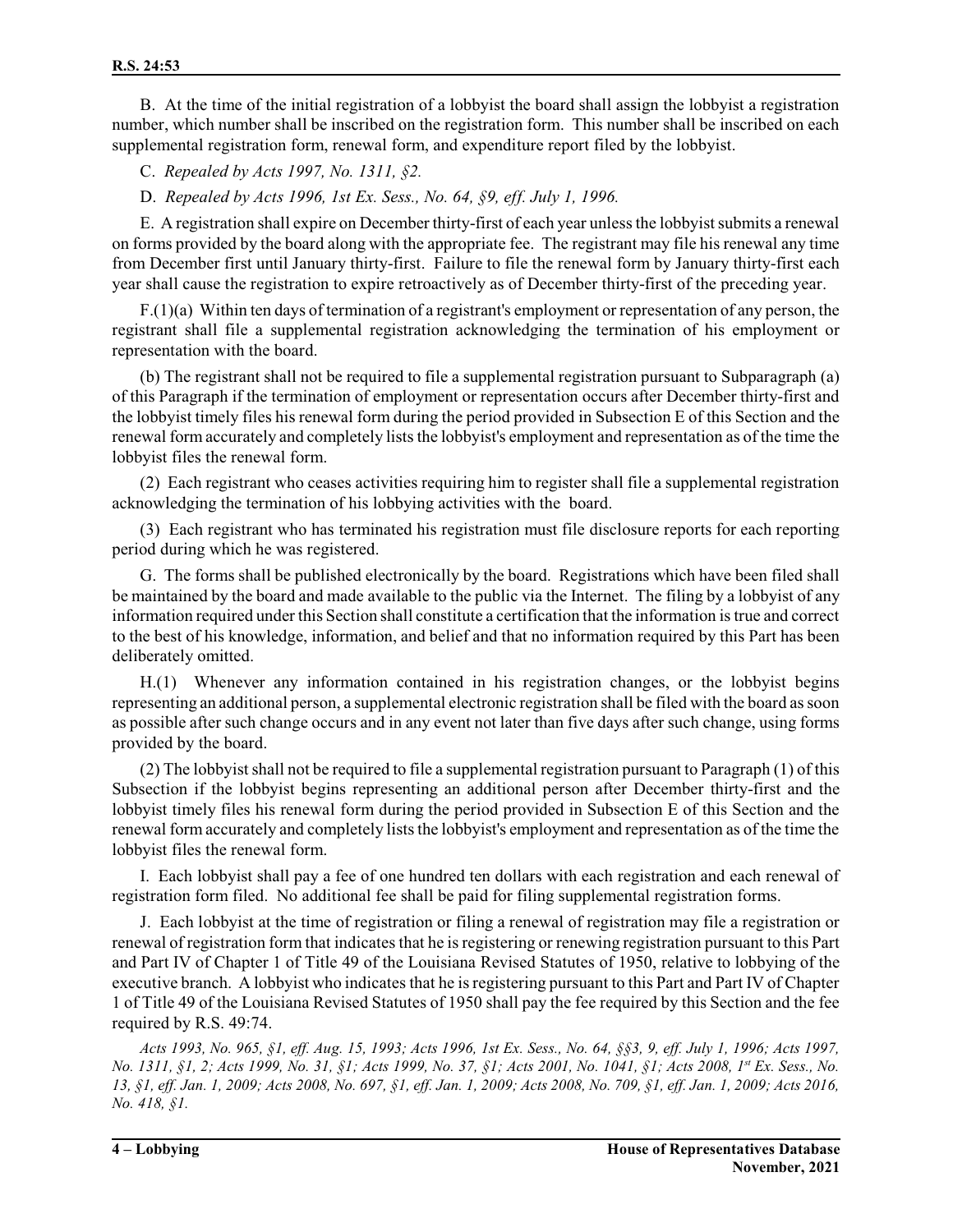#### **§54. Reports and statements under oath**

A.(1) All reports, registrations, notices, and statements required under this Part shall include a certification of accuracy by the person responsible for filing the report, registration, notice, orstatement: that the information contained in the report, registration, notice, or statement is true and correct to the best of his knowledge, information, and belief; that no reportable expenditures have been made, and no fundraising functions have been held that are not included therein as required by law; and that no information required by this Part has been deliberately omitted.

(2) Except as otherwise specifically provided in this Part, reports, registrations, notices, and statements required under this Part shall be filed by mailing said documents through the United States Postal Service, delivering by hand or through a commercial delivery service, or by transmitting by facsimile or electronic transfer.

B. Allreports, registrations, notices, and forms filed with the board shall be maintained as public records and shall be made available for public inspection. The board may charge a reasonable amount for copies of such reports.

*Acts 1993, No. 965, §1, eff. Aug. 15, 1993; Acts 1996, 1st Ex. Sess., No. 64, §3, eff. July 1, 1996; Acts 1999, No. 31, §1; Acts 2008, 1st Ex. Sess., No. 13, §1, eff. Jan. 1, 2009.*

#### **§55. Lobbyist expenditure reports**

A. Each lobbyist registered under the provisions of this Part shall file with the board, in the manner provided in this Section, a report of all expenditures incurred for the purpose of lobbying.

B. A report shall be filed monthly. The report for each month shall be filed by the twenty-fifth day of the following month.

C.(1) The report shall be electronically filed with the board in a format suitable for use on the database required by R.S. 24:57(3). The filing of any report under this Section by a lobbyist shall constitute a certification that the information contained in the report is true and correct to the best of his knowledge, information, and belief; that no reportable expenditures have been made that are not included therein as required by law; and that no information required by this Part has been deliberately omitted.

(2) A lobbyist shall retain records that document all reports made pursuant to this Part for no less than three years.

D.(1) Each report shall include the following:

(a) A listing of each subject matter lobbied during each reporting period pursuant to R.S. 24:53(A)(4).

(b) The total of all expenditures made during each reporting period.

(c) The aggregate total of expenditures attributable to an individual legislator or public servant, other than a legislator, in the legislative branch of state government during each reporting period, including the name of the legislator or other public servant.

(d) The aggregate total of expenditures attributable to the spouse or minor child of a legislator during each reporting period. The name of the spouse or minor child shall not be included. The aggregate total of such expenditures shall be reported as follows:

"The aggregate total of expenditures attributable to the spouse of (insert name of legislator) was (insert aggregate total of expenditures).

The aggregate total of expenditures attributable to the minor child or children of (insert name of legislator) was (insert aggregate total of expenditures)."

(e) The aggregate total of expenditures for all reporting periods during the same calendar year.

(f) The aggregate total of all expenditures attributable to an individual legislator or public servant, other than a legislator, in the legislative branch of state government for all reporting periods during the same calendar year, including the name of the legislator or other public servant.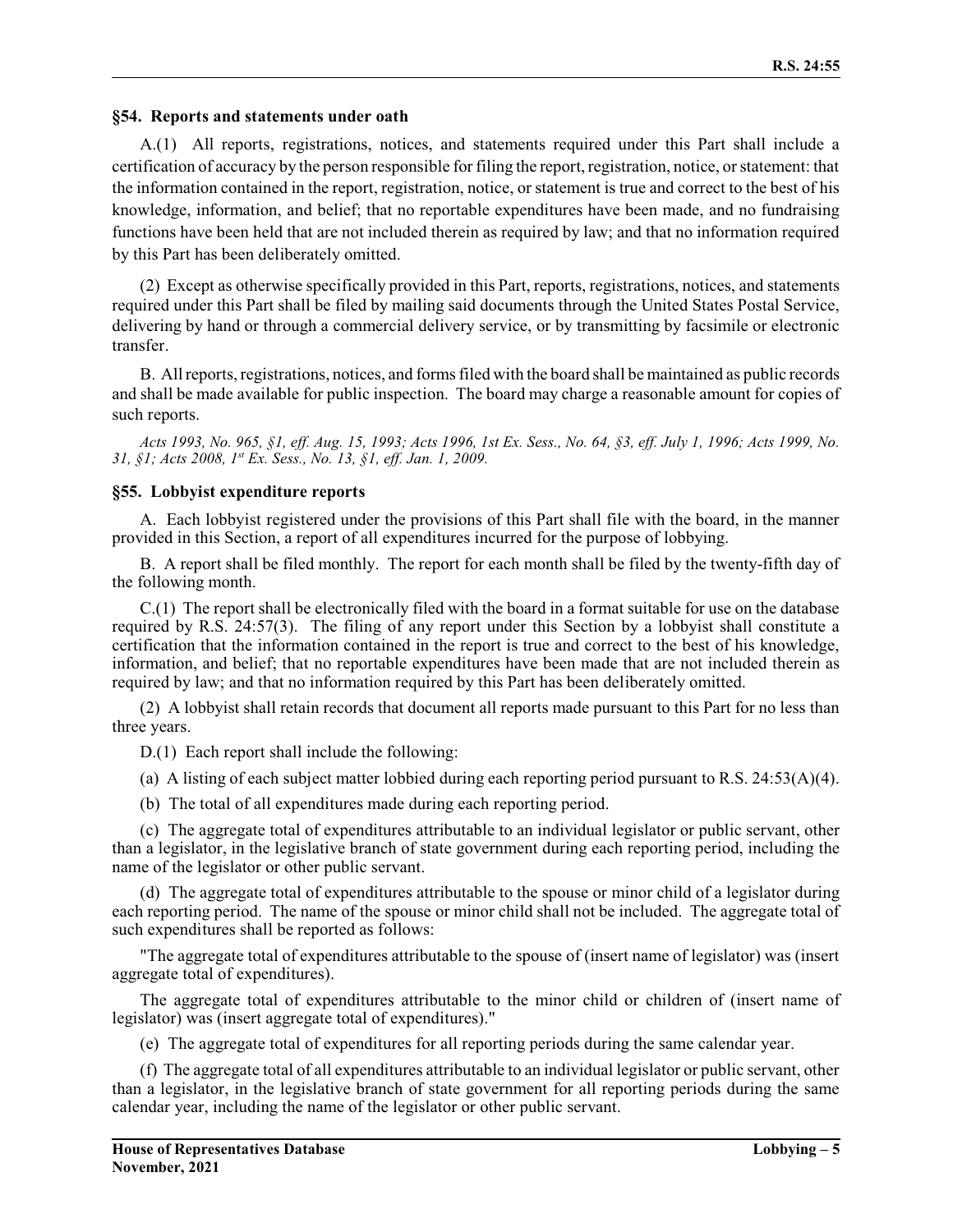(g) The aggregate total of all expenditures attributable to the spouse or minor child of a legislator for all reporting periods during the same calendar year. The name of the spouse or minor child shall not be included. The aggregate total of such expenditures shall be reported as follows:

"The aggregate total of expenditures attributable to the spouse of (insert name of legislator) for all reporting periods during the year was (insert aggregate total of expenditures).

The aggregate total of expenditures attributable to the minor child or children of (insert name of legislator) for all reporting periods during the year was (insert aggregate total of expenditures)."

(2) For the purposes of this Section, the aggregate amount or any per occasion amount attributable to a legislator or the spouse or minor child of a legislator or public servant, other than a legislator, in the legislative branch of state government shall not include any expenditure which is required to be reported in Paragraph (E)(1) or (2) of this Section or which is exempt under Paragraph (E)(3) of this Section.

(3) For the purposes of this Section, the aggregate amount or any per-occasion amount attributable to a legislator or the spouse or minor child of a legislator or public servant, other than a legislator, in the legislative branch of state government shall not include any expenditure made at an event that the legislator, spouse, minor child, or public servant did not attend.

E.(1) Each report shall include a statement of the expenditure for each reception, social gathering, or other function to which the entire legislature, either house, any standing committee, select committee, statutory committee, committee created by resolution of either house, subcommittee of any committee, recognized caucus, or any delegation thereof, is invited which amount is attributable to such invitation. Any report of such amount shall include the name of the group or groups invited and the date and location of the reception, social gathering, or other function.

(2)(a) Any expenditure as defined in this Part for any reception or social gathering sponsored in whole or in part by a lobbyist, individually or on behalf of a principal he represents, held in conjunction with a meeting of a national or regional organization of legislators or legislative staffshall be reported by including the name of the national or regional organization, the date and location of the reception or social gathering, a general description of persons associated with the organization invited to attend the reception or social gathering, and the amount of the expenditure.

(b) The provisions of Subparagraph (a) of this Paragraph shall include without limitation any expenditure for any of the following:

(i) A single activity, occasion, reception, meal, or meeting held during the same time period and in the same general locale as a meeting of such an organization and to which some persons associated with the organization are invited.

(ii) A single activity, occasion, reception, meal, or meeting that is part of the scheduled activities of a meeting of such an organization and that is open to persons attending the meeting.

(3) Any expenditure for any meal or refreshment consumed by or offered to a legislator in connection with the legislator giving a speech, being a member of a panel, or otherwise being involved in an informational presentation to a group shall not be reportable. However, any expenditure for any meal or refreshment consumed by a legislator in connection with any out-of-state event permitted by R.S. 42:1123(16) shall be reported in accordance with the provisions of this Section.

F.(1) Any expenditures by a lobbyist's principal or employer made in the presence of the lobbyist shall be reported by the lobbyist as provided in this Part.

(2) Any lobbyist's principal or employer who makes direct expenditures required to be reported pursuant to this Partshall timely furnish its lobbyist information aboutsuch expenditures as necessary for compliance with this Part. Such information shall be furnished to the lobbyist no later than two business days after the close of each reporting period.

(3) Any lobbyist's principal or employer who makes direct expenditures required to be reported pursuant to this Part who fails to provide its lobbyist the information regarding such expenditures as provided in Paragraph (2) of this Subsection shall be required to register as a lobbyist pursuant to this Part and shall be subject to penalties for violations of this Part.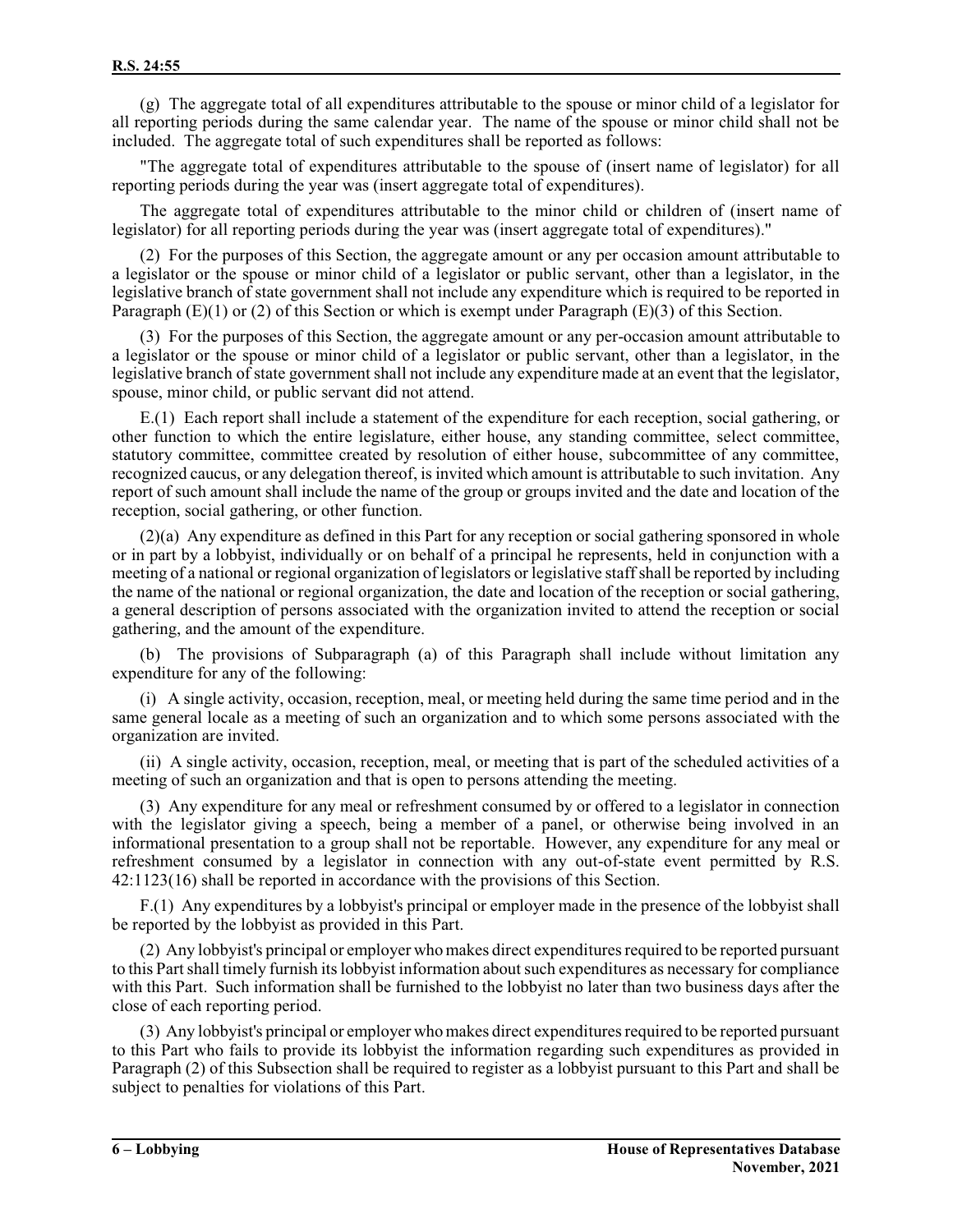G. Each person required to file reports pursuant to this Part who is also required to file reports pursuant to Part IV of Chapter 1 of Title 49 of the Louisiana Revised Statutes of 1950 may file a report which contains all of the information required by this Part and by Part IV of Chapter 1 of Title 49 of the Louisiana Revised Statutes of 1950.

*Acts 1993, No. 965, §1, eff. Aug. 15, 1993; Acts 1996, 1st Ex. Sess., No. 64, §3, eff. July 1, 1996; Acts 1996, 1st Ex. Sess., No. 68, §1, eff. July 1, 1996; Acts 1999, No. 31, §1; Acts 2004, No. 116, §3, eff. June 2, 2004; Acts 2008, 1 st Ex. Sess., No. 13, §1, eff. Jan. 1, 2009; Acts 2008, No. 164, §3, eff. Jan. 1, 2009; Acts 2008, No. 709, §1, eff. Jan. 1, 2009; Acts 2009, No. 534, §1, eff. July 16, 2009; Acts 2010, No. 861, §10; Acts 2016, No. 416, §1.*

#### **§56. Prohibited conduct**

A. No fundraising function shall be held during a regular legislative session for or by a legislator unless written notice of the function has been given to the board not less than thirty days prior to the function. If the deadline for the notice falls on a Saturday, Sunday, or other legal holiday, the notice required by this Subsection shall be extended until the first day after the Saturday, Sunday, or other legal holiday.

B. Unless the provisions of Subsection A of this Section and R.S. 24:56.1(B) are complied with, no lobbyist, for himself or his principal, shall offer or provide to a legislator or his principal campaign committee any campaign contribution or loan resulting from a fundraising function held during such a legislative session.

C. Unless the provisions of Subsection A of this Section and R.S. 24:56.1(B) are complied with, no legislator shall solicit or receive any campaign contribution or loan for himself or his principal campaign committee froma lobbyist or his principal resulting froma fundraising function held during such a legislative session.

D. For purposes of this Section "loan" shall be defined as in R.S. 18:1505.2(H).

E. The provisions of Subsections A, B, and C of this Section and of R.S. 24:56.1(B) shall not apply to any contribution, loan, or transfer of funds prohibited by R.S. 18:1505.2(Q) and shall not be construed in a manner to permit acceptance of any contribution, loan, or transfer of funds prohibited by R.S. 18:1505.2(Q).

F.(1) No state employee in his official capacity or on behalf of his agency shall lobby for or against any matter intended to have the effect of law pending before the legislature or any committee thereof. Nothing in this Subsection shall prohibit the dissemination of factual information relative to any such matter or the use of public meeting rooms or meeting facilities available to all citizens to lobby for or against any such matter.

(2) No state employee in his official capacity or on behalf of his agency shall enter into a contract with a lobbyist or a contract for lobbying services to lobby for or against any matter intended to have the effect of law pending before the legislature or any committee thereof. For purposes of this Paragraph, a contract shall include the following:

(a) An agreement to expend public funds for lobbyist or lobbying services entered into pursuant to the Louisiana Procurement Code, R.S. 39:1551 et seq.

(b) A memorandum of understanding, cooperative endeavor agreement, or other similar agreement with a lobbyist or for lobbying services.

(3) For purposes of this Subsection, "agency" or "agencies" shall mean any department, office, division, agency, commission, board, committee, or other organizational unit of a state government entity.

(4) The division of administration, office of state procurement, pursuant to the Louisiana Procurement Code, R.S. 39:1551 et seq., shall direct all state procurement officers to revoke procurement authority to all state government agencies with respect to contracts for professional lobbyists or lobbying services and shall terminate or direct to terminate all existing contracts between a state government agency and a lobbyist or other entity that includes a scope of work to provide lobbying services for a state government agency.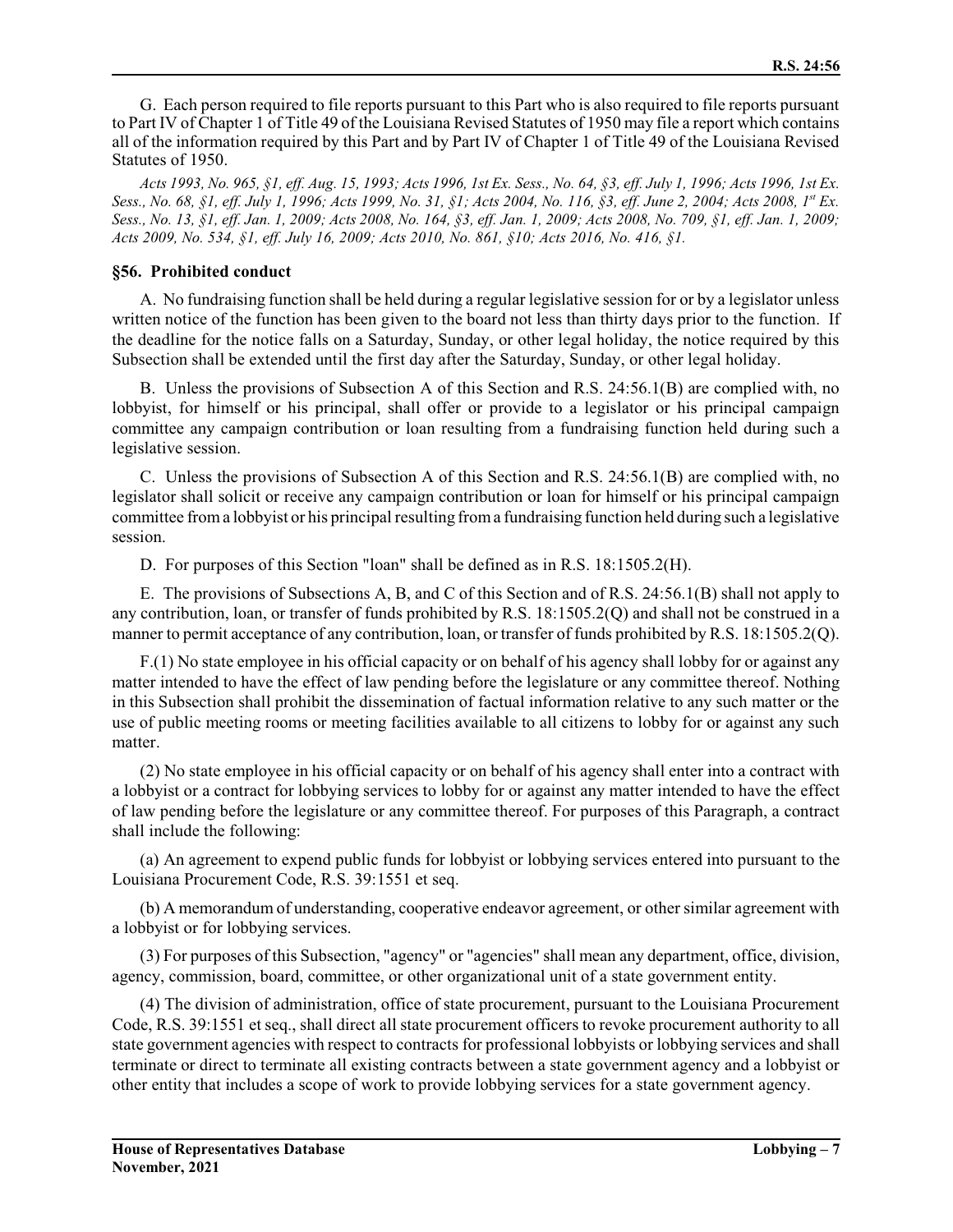G. No person shall enter into a contract to act in a representative capacity for the purpose of lobbying and fail to register or fail to file a supplemental registration providing the name and address of the person by whom he is employed or engaged and, if different, whose interests he represents pursuant to such contract as required by this Part.

*Acts 1993, No. 965, §1, eff. Aug. 15, 1993; Acts 1996, 1st Ex. Sess., No. 64, §3, eff. July 1, 1996; Acts 2001, No. 1181, §3, eff. Jan. 1, 2002; Acts 2004, No. 783, §2; Acts 2006, No. 368, §1, eff. June 15, 2006; Acts 2018, No. 480, §1.*

#### **§56.1. Fundraising functions**

A. The provisions of R.S. 24:56(A), (B), and (C) shall not apply to a fundraising function conducted by or for a legislator during a session of the legislature called pursuant to Article III, Section 2(B) or (C) of the Constitution of Louisiana or held pursuant to Article III, Section 18(C) of the Constitution of Louisiana.

B. No fundraising function shall be held for or by a legislator during any session of the legislature convened pursuant to Article III, Section 2(B) of the Constitution of Louisiana unless notice of the function has been filed with the board no later than two business days after the issuance of the proclamation stating the objects of the session.

*Acts 2001, No. 1181, §2, eff. June 29, 2001; Acts 2004, No. 783, §2.* **NOTE:** *See Acts 2001, No. 1181, §5, relative to remedial nature and retroactive effect.*

#### **§57. Administration**

The board, in performance of its duties under this Part, shall:

(1) Register lobbyists and assign lobbyist registration numbers as required by this Part.

(2) Issue to each registered lobbyist at the time of initial registration a copy of this Part and any rules adopted pursuant to this Part.

(3) Establish and maintain access to a searchable electronic database available to the public via the Internet.

(4) Establish forms for the registration and reports required by this Part, including clear and concise instructions on how to properly complete the forms particularly regarding the reporting of expenditures by the lobbyist and any expenditures of the employer or principal of the lobbyist in the manner required by this Part.

(5) Promulgate forms which allow a lobbyist to register, renew registration, file supplemental registration forms, and file reports pursuant to this Part and Part IV of Chapter 1 of Title 49 of the Louisiana Revised Statutes of 1950.

*Acts 1993, No. 965, §1, eff. Aug. 15, 1993; Acts 1996, 1st Ex. Sess., No. 64, §3, eff. July 1, 1996; Acts 2008, 1 st Ex. Sess., No. 13, §1, eff. Jan. 1, 2009; Acts 2008, No. 683, §1, eff. Jan. 1, 2009; Acts 2008, No. 709, §1, eff. Jan. 1, 2009.*

#### **§58. Enforcement**

A. The board shall be responsible for the enforcement of provisions of this Part. The provisions of Part III of Chapter 15 of Title 42 of the Louisiana Revised Statutes of 1950 shall be applicable to enforcement of this Part.

B. No action to enforce any provision of this Partshall be commenced after expiration of two years after the occurrence of the alleged violation.

C. The board shall have the authority to impose and collect penalties in accordance with the provisions of Part III of Chapter 15 of Title 42 of the Louisiana Revised Statutes of 1950 for a violation of this Part. In addition, for violations ofthis Part, the board may recommend to the legislature that the legislature censure any person found guilty of such violation by the board and prohibit such person from lobbying for not less than thirty days and not more than one year.